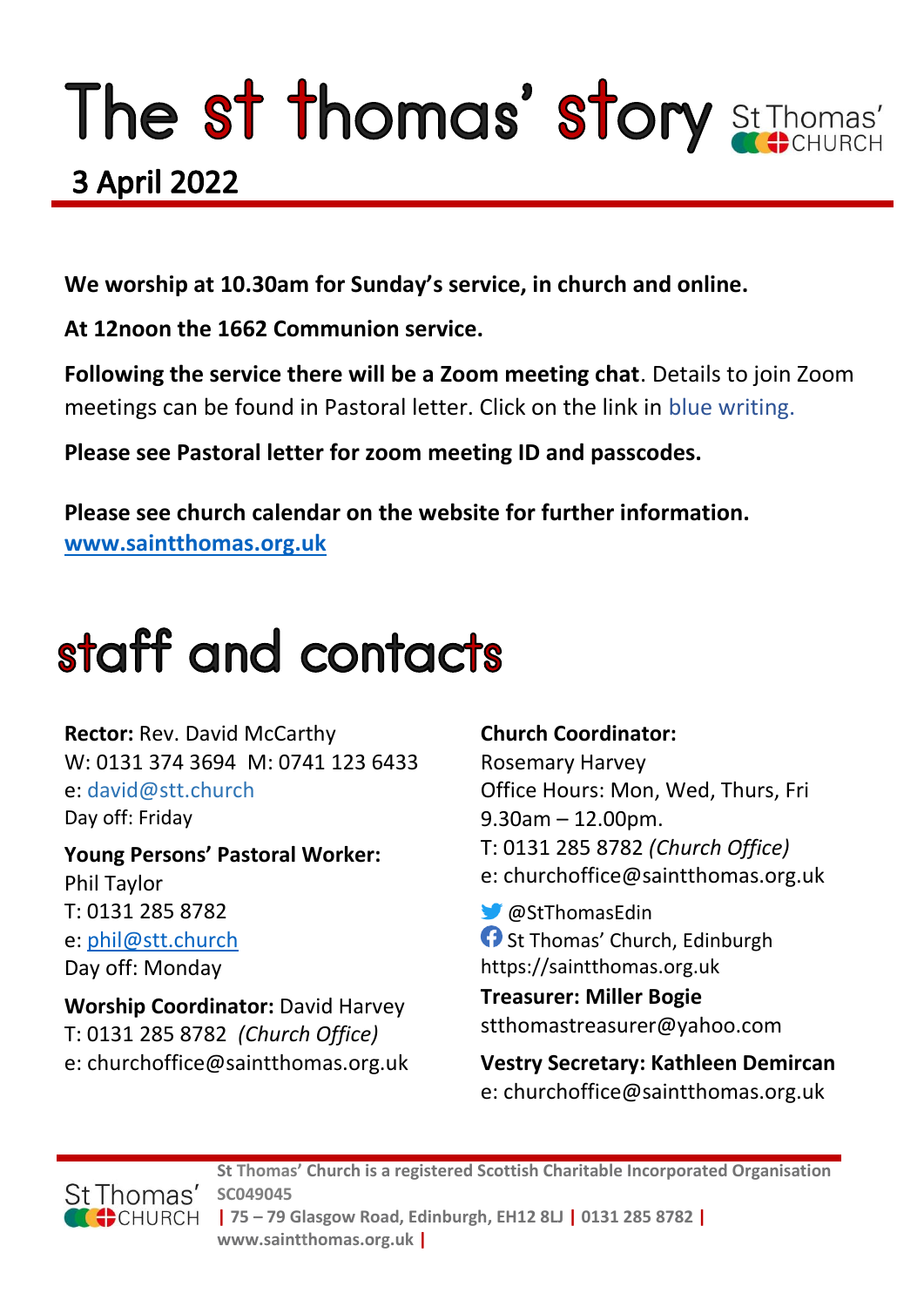**Recycling needed** – please bring recycling items to be used by the Easter Holiday club for modelling. Items are needed by Easter Sunday 17th April, collection boxes are at the entrance and in the corridor of the church. *Thank you.*

# **Sunday 3 April 2022**

**to**

### **Sunday 10 April 2022**

Sunday worship and some other events are available online at: <https://www.facebook.com/stthomasedin> <https://www.youtube.com/channel/UC1r0Eq3PqBmxioDssYXCbGQ> <https://www.twitter.com/StThomasEdin> **Sunday 3 April @ 10.30am Service – Sandy Benzies is preaching. Post Worship Chat -"Zoom" meeting details in the Pastoral letter. @ 12pm – 1662 Communion service, lead by Bruce Gordon.**

**@ 6.30pm – 7pm "Zoom" Prayer Base**

**Monday 4 April**

**@ 4pm – 'Rooted'- "Zoom" meeting details in the Pastoral letter.**

**Tuesday 5 April**

**@ 7.30pm – Hope Explored, details in the Pastoral letter.**

**Wednesday 6 April**

**@ 1.30pm – 'Rooted' Bible Study - in person meeting, details in Pastoral letter.**

**@ 1.30pm – 'Grounded' Bible Study - in person meeting, details in Pastoral letter.**

**@ 8pm – Night Prayers – online, details in the Pastoral letter**

**Thursday 7 April**

**@10.30am - Coffee Plus meeting in the main hall.**

**Sunday 10 April @ 10.30am All Age service, lead by Phil Taylor. Post-Worship Chat - "Zoom" meeting details in Pastoral letter. @ 6.30pm – 7pm "Zoom" Prayer Base**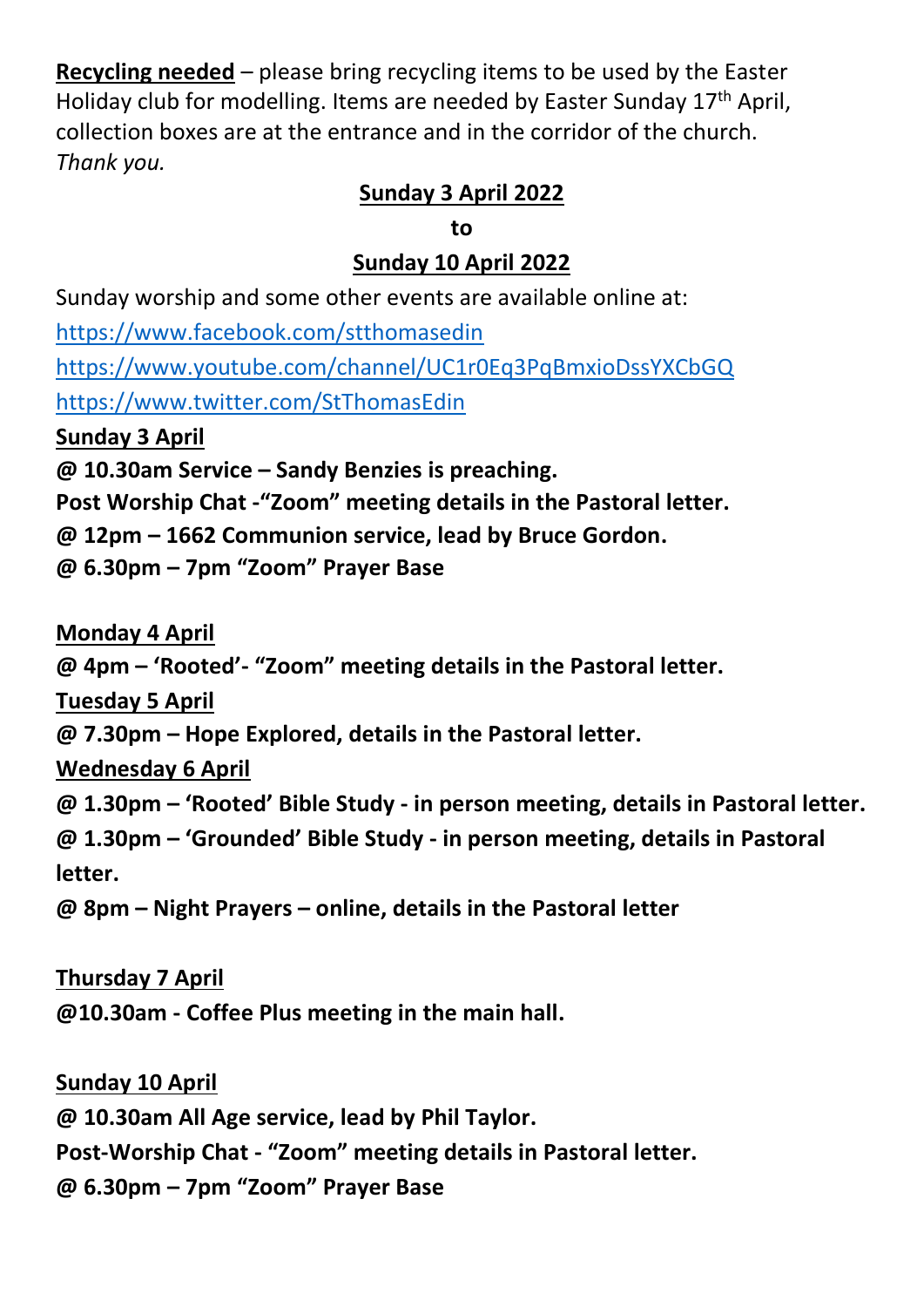# for our prayer

#### **For opportunities**:

- For the **Holiday Club**, scheduled for 19-22 April.
	- That the advertising and invitations will be effective and bring in the twenty young people we hope for.
	- That the team serving the children will work together well and be encouraged and encouragement.
	- That the Good News of the Gospel will be given clearly and received with joy!
	- For **Phil Taylor** as he heads this up.
- Give thanks that the trustees of **TOR Christian Foundation** have been led to support our proposal to appoint a **Chaplain for Older People** role. Pray as we seek the best person to fill this role. Pray for wisdom as we discern how to best fill this role.
- The '**Hope Explored**' course beginning this week on Tuesday 5 April. That those taking part will be encouraged and receive real hope!

**Pray for Anchor Church, Fowey in Cornwall — they have been told by their** landlord that they must restrict numbers to sixty people and no children. They are now meeting in a local Sailing Club on a temporary basis. Pray for a suitable and more permanent home to be found.

# **World Concern: 30 Days of Prayer for The Muslim World — Ramadan: 2 April to 2 May**

You are invited to join up to 1 million people, all over the world, in more than 40 languages to pray for Muslims during Ramadan. Here is a link to PDF of a Prayer Guide: [30 Days of Prayer for the Muslim World \(30daysprayer.com\)](https://www.30daysprayer.com/)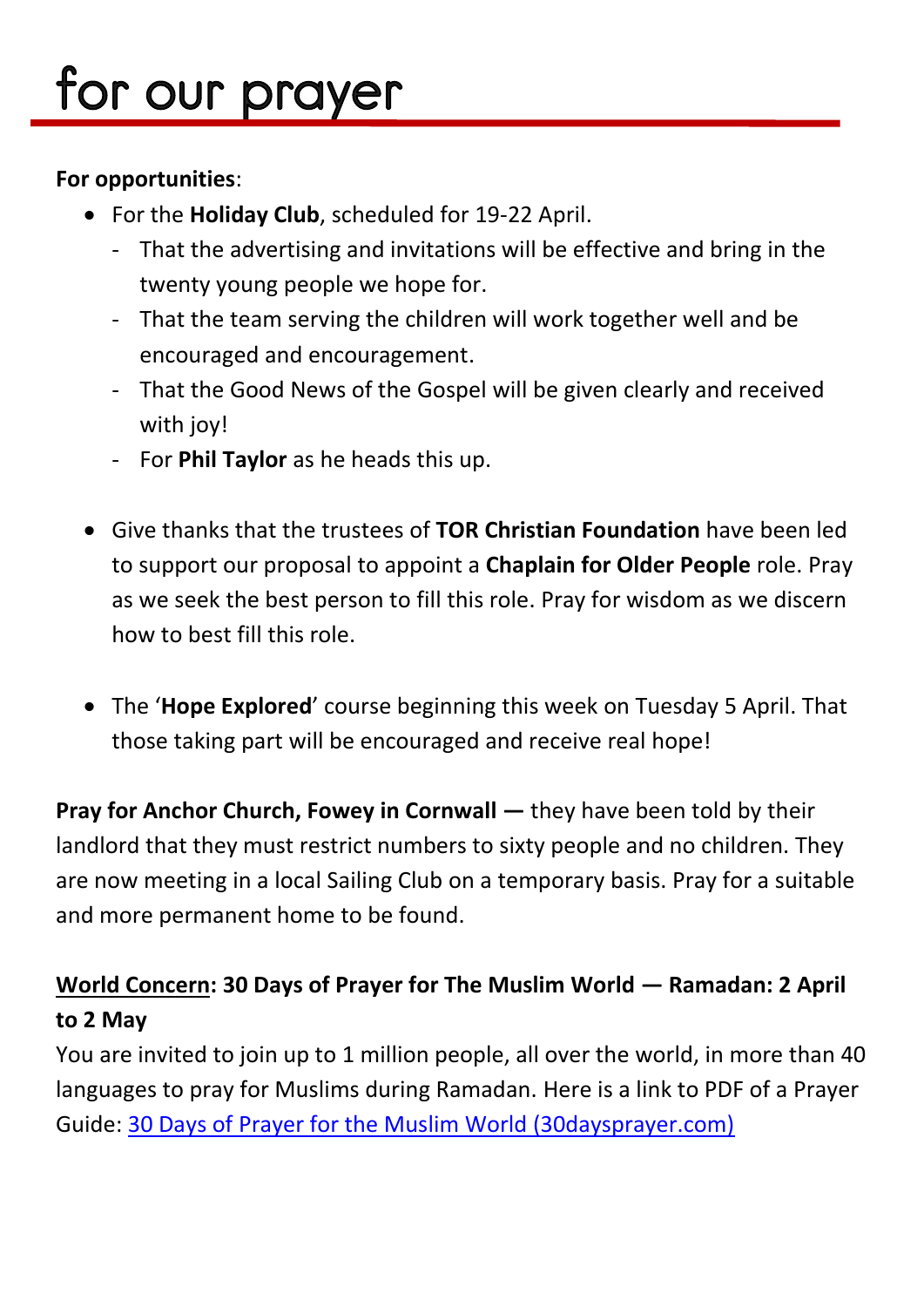There are 1.8 billion Muslims in the world and a good majority of them remain unreached by the Gospel. The focus this year is on some forgotten groups and returning to previously prayed for groups to celebrate what God has done in response.

# **The Ukraine & Russia:** For peace!

For governments in Ukraine, Russia, Belorussia, Europe, and USA – for decisions to end indiscriminate attacks, to seek peace, and support those in need.

Give thanks for the response to the more than four million refugees arriving in countries bordering the Ukraine. Pray that this welcome and care continues.

Pray for our response in the UK – that we will be generous and welcoming at a government and personal level. Pray that the vagueness of the plans will solidify into something simple and clear. Continue to pray for **Frank Henderson**, who works for Edinburgh City Council – he has responsibility to help plan the welcome for Ukrainians arriving in here.

Pray for plans to offer welcome to refugees fleeing the war – that we as individuals will consider what we can do to help.

Pray for the **F@ST Club** on Friday afternoons — for good health for everyone and that there is growth.

#### Pray for:

**Fiona & Ian Cumming**, for the Lord's comfort in the midst of illness **David Harvey**, whose struggle with pain from his damaged shoulder is ongoing. Pray for **Mandy Lines** (wife of our bishop, **Andy**) – for protection from infection following the stem cell transplant.

**Kathleen Demircan -** for a full recovery following a small stroke. **David McCarthy –** for healing and patience as he recovers from shingles.